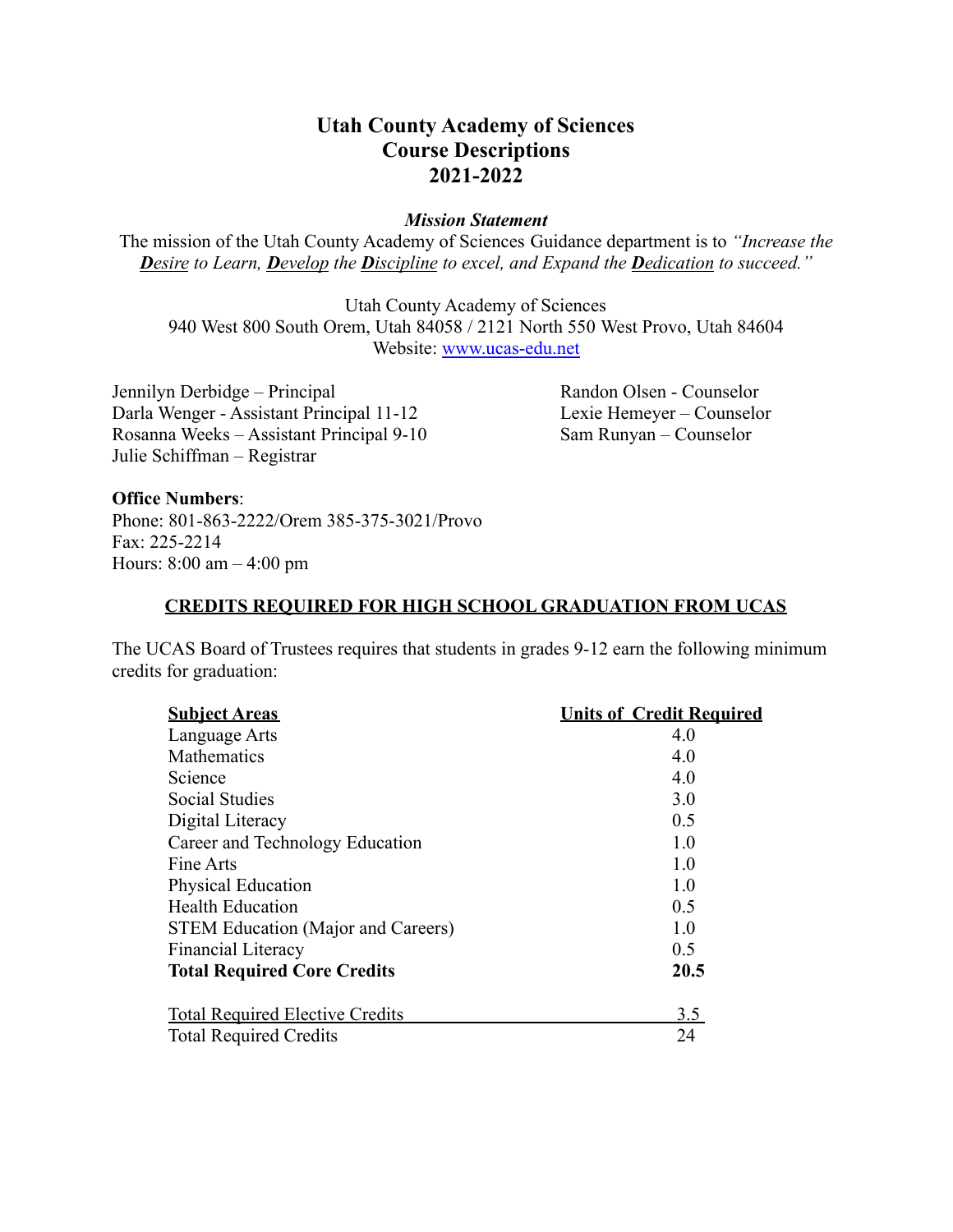# **COURSE DESCRIPTIONS**

*Note: (CE) means Concurrent Enrollment class for college credit. A minimum cumulative GPA of 3.0 and parental permission is required to enroll in CE classes.*

## **ART**

*\*One of these courses meets a graduation requirement for both UCAS and UVU.*

#### **Art 1010 - Introduction to visual art (CE)**

*9th and 10th grades only* Semester course: 3 UVU credits / 1 UCAS credit. Students develop an appreciation of art. Studies elements and principles of art. Includes identification of major art forms, surveys art history, art criticism, and media.

### **Art 1020 - Drawing for Non-majors (CE)**

*9th and 10th grades only* Semester course: 3 UVU credits / 1 UCAS credit. Introduces basic drawing techniques and stresses the fundamentals of observation-based homework.

## **CAREER and TECHNOLOGY EDUCATION**

*\*One of these courses is required for high school graduation.*

#### **INFO 2450 - Web Application Design (CE)**

*10th through 12th grades only* Semester course: 3 UVU Credits / 1 UCAS credit.

#### *\*Prerequisite: CS 1030 Computer Science Programming.*

Focuses on the design and construction of WWW homepages and maintenance of websites in a multimedia platform environment. Teaches current SGML (HTML) standards and exposes students to the latest enhancements. Covers design concepts, page layout, legal issues, basic client-side and server-side security, and commercial use of the Web.

## **MECH 1010 (Robotics 1 and 2) - Fundamentals of Mechatronics (CE)**

*11th and 12th grades only*

Full-year course: 3 UVU Credits, 1 UCAS credit.

**\*Prerequisite: Physics 1010 (may also be taken concurrently).**

Covers the fundamental skills and theory of the Mechatronics discipline. Teaches integrated system design which includes electrical, mechanical, and microprocessor programming theory. Discusses the fundamentals of materials science, manufacturing processes, and the application of automation systems in a production environment.

## **DIGITAL LITERACY**

*\*One of these courses is required for high school graduation.*

## **CS 1030 - Computer Science Programming 1 (CE)**

*Offered in 9th and 10th grades only*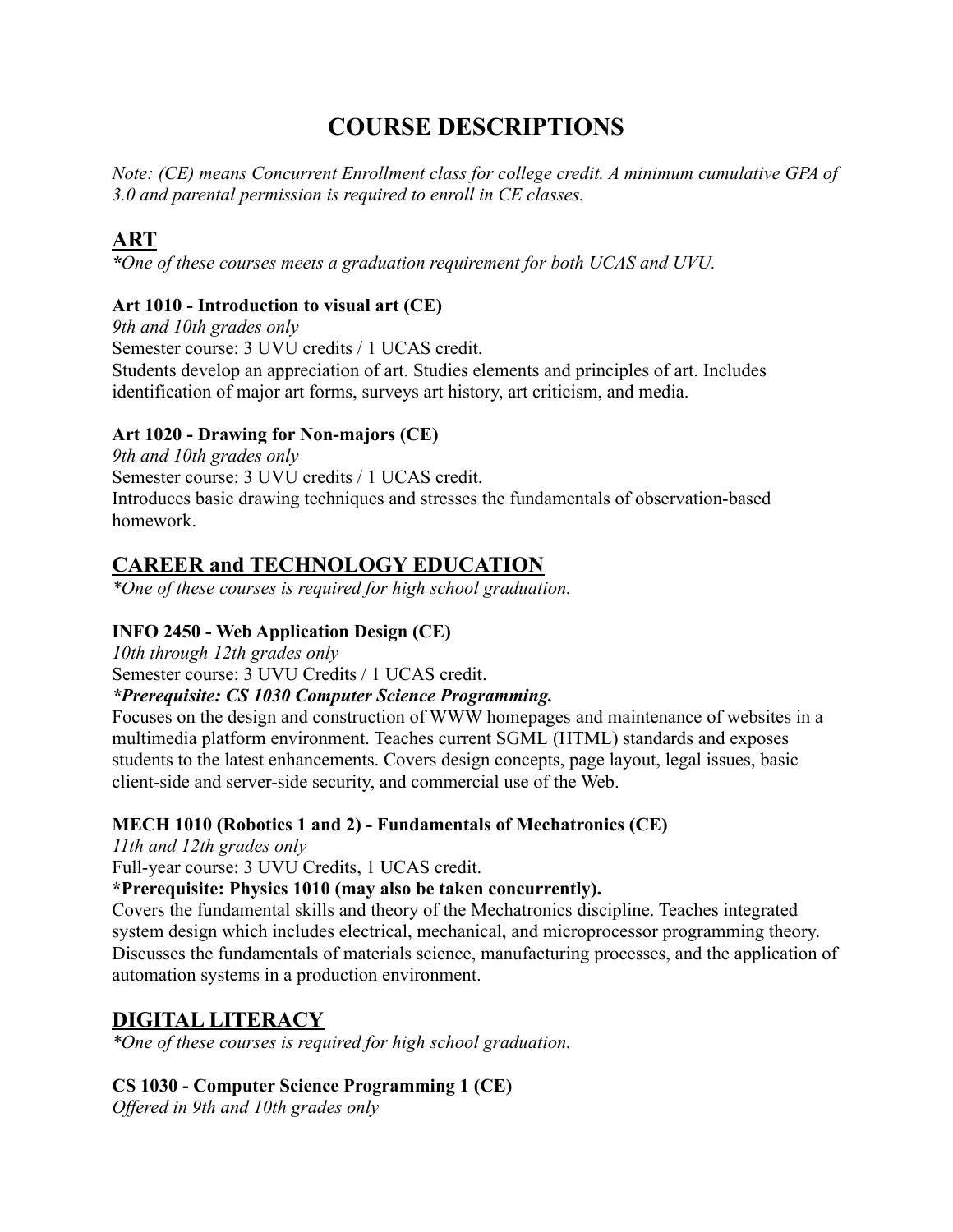#### Semester course: 3 UVU Credits / 1 UCAS credit.

Introduces the basics of computing, including computer hardware, and programming concepts, and language. Explores how computers work and how a computer may be programmed. Includes a brief history of computers, programming languages, and computer numbering systems. Presents basic programming constructs; students produce a variety of introductory-level programs. Surveys various computing professions.

### **INFO 2450 - Web Application Design (CE)**

*11th and 12th grades only*

Semester course: 3 UVU Credits / 1 UCAS credit.

#### *\*Prerequisite: CS 1030 Computer Science Programming.*

Focuses on the design and construction of WWW homepages and maintenance of websites in a multimedia platform environment. Teaches current SGML (HTML) standards and exposes students to the latest enhancements. Covers design concepts, page layout, legal issues, basic client-side and server-side security, and commercial use of the Web.

## **ENGLISH**

*\*Four English credits are required for high school graduation.*

### **English 9 Honors**

*9th grade only*

Full-year course: 1 UCAS credit.

This course includes work in reading, writing, speaking, technical writing, and presentations. Students will read literary and informative texts and write several different kinds of papers. The state core will be followed.

#### **English 10 Honors**

*10th grades only*

Full-year course. 1 UCAS credit.

This course includes work in reading, writing, speaking, technical writing, and presentations. Students will read literary and informative texts and write several different kinds of papers. The state core will be followed.

#### **English 11 Honors**

*11th grades only*

Full-year course: 1 UCAS credit.

Students will continue to develop skills in reading, writing, speaking, technical writing, and presentation. Students will study literary texts as well as informative texts and will write several different kinds of papers.

#### **UVU English**

#### *12th grade only*

English courses beyond ENGLISH 11 are offered at UVU. Students must pass pre-requisite classes and/or test into the English courses at UVU.

UCAS students are encouraged to take ENGL 1010 and ENGL 2010. Please visit UVU's website or course catalog for class descriptions.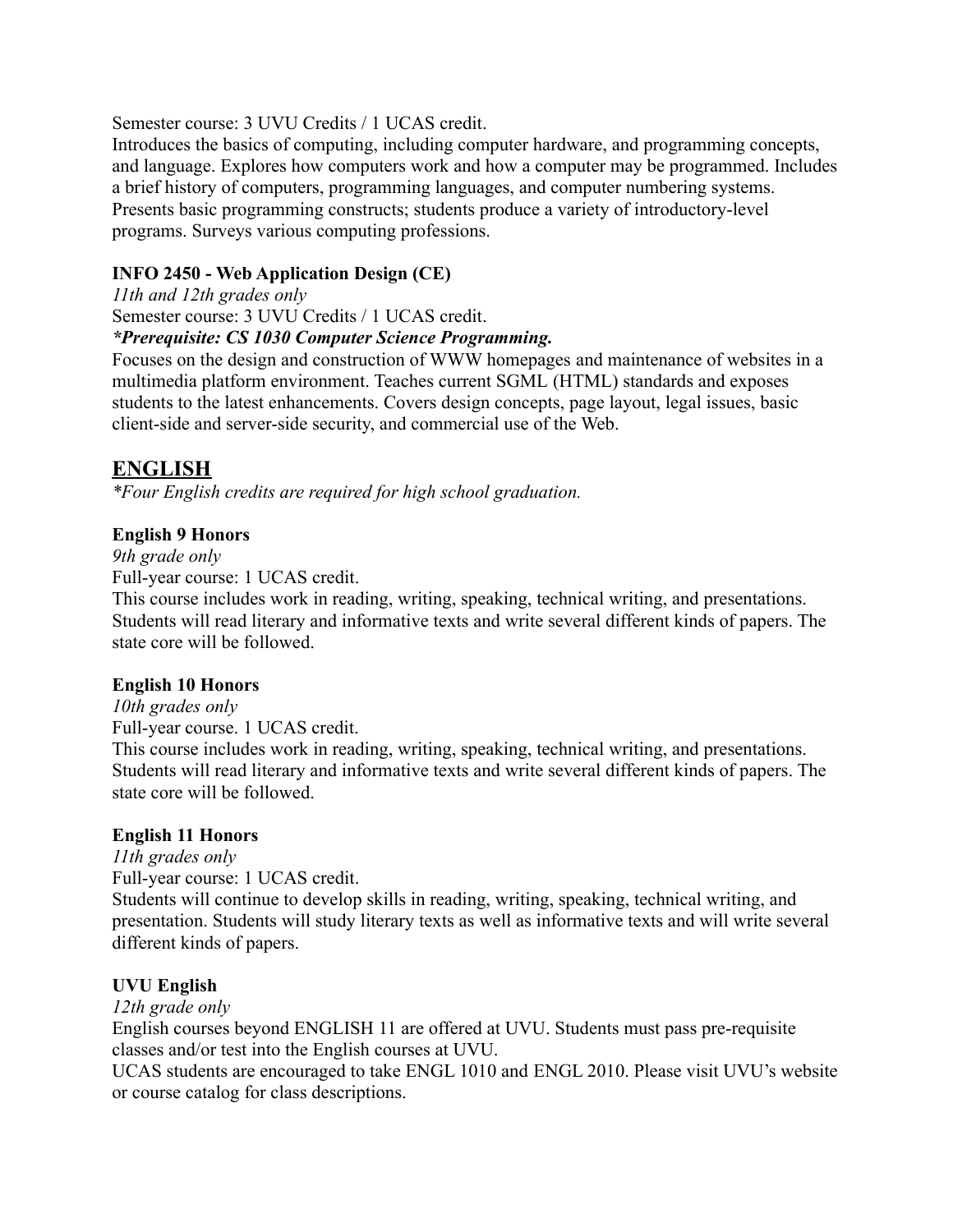## **COMMUNICATION**

#### **COMM 1020 - Public Speaking(CE)**

*This course meets a graduation requirement for UVU. 11th and 12th grades only*

Semester course: 3 UVU Credits / 1 UCAS credit.

Provides an introduction to basic concepts, theories, and principles of oral communication as applied to a variety of speaking situations. Develops competence in oral communication through performance, the development of critical thinking skills, arrangement of ideas, and use of evidence and reasoning to support claims. Explains how culture influences what is considered effective public speaking.

## **FINANCE**

*\*This course is required for high school graduation.*

### **FIN 1060 - Personal Finance (CE)**

*11th and 12th grades only*

Semester course: 3 UVU credits / 1 UCAS credit.

The General Financial Literacy core is designed to represent those standards of learning that are essential and necessary for all students. The implementation of the ideas, concepts, knowledge and skills contained in the General Financial Literacy Core will enable students to implement those decision-making skills they must apply and use to become wise and knowledgeable consumers, savers, investors, users of credit, money managers, citizens, and members of a global workforce and society. The General Financial Literacy core will incorporate concepts and skills from mathematics, language arts, social studies, applied technology, character education, and applied service-learning.

## **FOREIGN LANGUAGE**

#### **SPAN 1020 - College Spanish 2 (CE)**

*9th and 10th grades only*

Full-year course: 5 UVU credits / 1.5 UCAS credits.

#### *\*Prerequisite(s): SPAN 1010, or AP Spanish.*

Includes grammar and language concepts, literature, and cultural readings. Uses an eclectic method of instruction, emphasizing conversational exchanges. Computer and multimedia lab use encouraged. Not for native Spanish speakers. Students who are currently in high school Spanish 3 and above are encouraged to register for this class.

## **MATH**

*\*Four credits in mathematics are required for high school graduation. \*Students must be prepared for the rigor of an honors math course.*

#### **Secondary Math 1 Honors**

*9th grade only* Full-year course: 1 UCAS credit.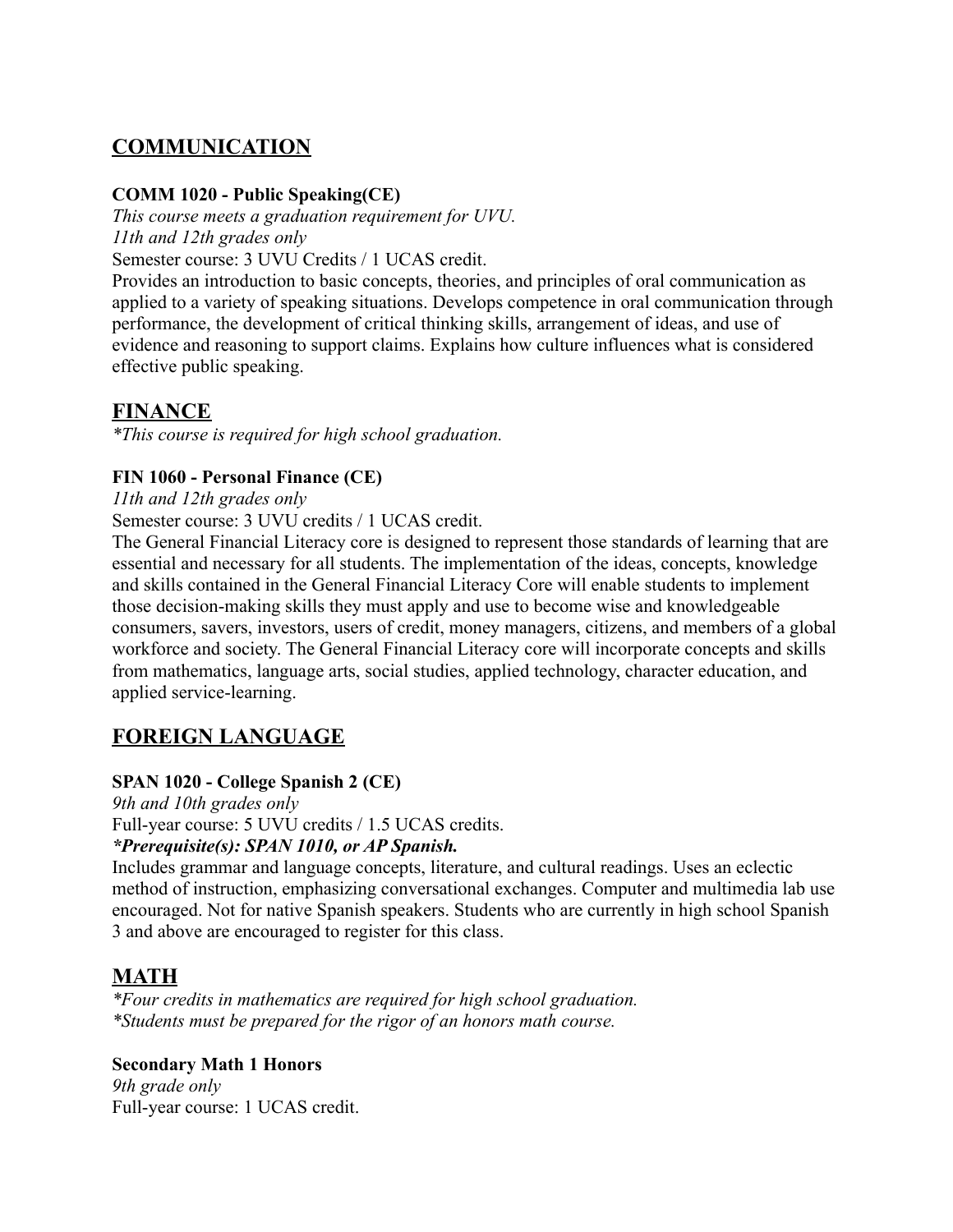Students in Secondary Mathematics I will learn about properties and theorems involving congruent figures to deepen and extend understanding of geometric knowledge from prior grades. SMI also ties together the algebraic and geometric ideas studied. The Mathematical Practice Standards apply throughout each course and, together with the content standards, prescribe that students experience mathematics as a coherent, useful, and logical subject that makes use of their ability to make sense of problem situations.

#### **Secondary Math 2 Honors**

*9th and 10th grades only* Full-year course: 1 UCAS credit. *\*Prerequisite – Secondary Math 1H*

Students in Secondary Mathematics II will focus on quadratic expressions, equations, and functions, extend the set of rational numbers to the set of complex numbers, link probability and data through conditional probability and counting methods, study similarity and right triangle trigonometry, and study circles with their quadratic algebraic representations.

#### **Secondary Math 3 Honors**

*9th, 10th, and 11th grades only* Semester course: 0.5 UCAS credit. *\*Prerequisite – Secondary Math 2H*

Students in Secondary Mathematics III need to be aware that this is a fast-paced course in which students complete a full year of curriculum in one semester. The focus of SMIII is to pull together and apply the accumulation of learning that they have from their previous courses. They will apply methods from probability and statistics, expand their repertoire of functions to include polynomial, rational, and radical functions, they will expand their study of right triangle trigonometry, and will bring together all of their experience with functions and geometry to create models and solve contextual problems.

#### **MATH 1010 - Intermediate Algebra (CE)**

*11th grade only* Semester course: 4 UVU credits / 1.25 UCAS credit. *\*Prerequisite: Secondary Math I, Math II, and Math III - and an appropriate ALEKS PPL test score.*

Expands and covers in more depth basic algebra concepts introduced in Beginning Algebra. Topics of study include linear and quadratic equations and inequalities, polynomials and rational expressions, radical and exponential expressions and equations, complex numbers, systems of linear and nonlinear equations, functions, conic sections, and real-world applications of algebra. (This course will be offered only when filled.)

#### **MATH 1050 - College Algebra (CE)**

Semester Course: 4 UVU credits / 1.25 UCAS credit.

#### *\*Prerequisite: Secondary Math I, Math II, and Math III- and an appropriate ALEKS PPL test score.*

Includes inequalities, functions and their graphs, polynomial and rational functions, exponential and logarithmic functions, conic sections, systems of linear and nonlinear equations, matrices and determinants, arithmetic and geometric sequences, mathematical induction, the Binomial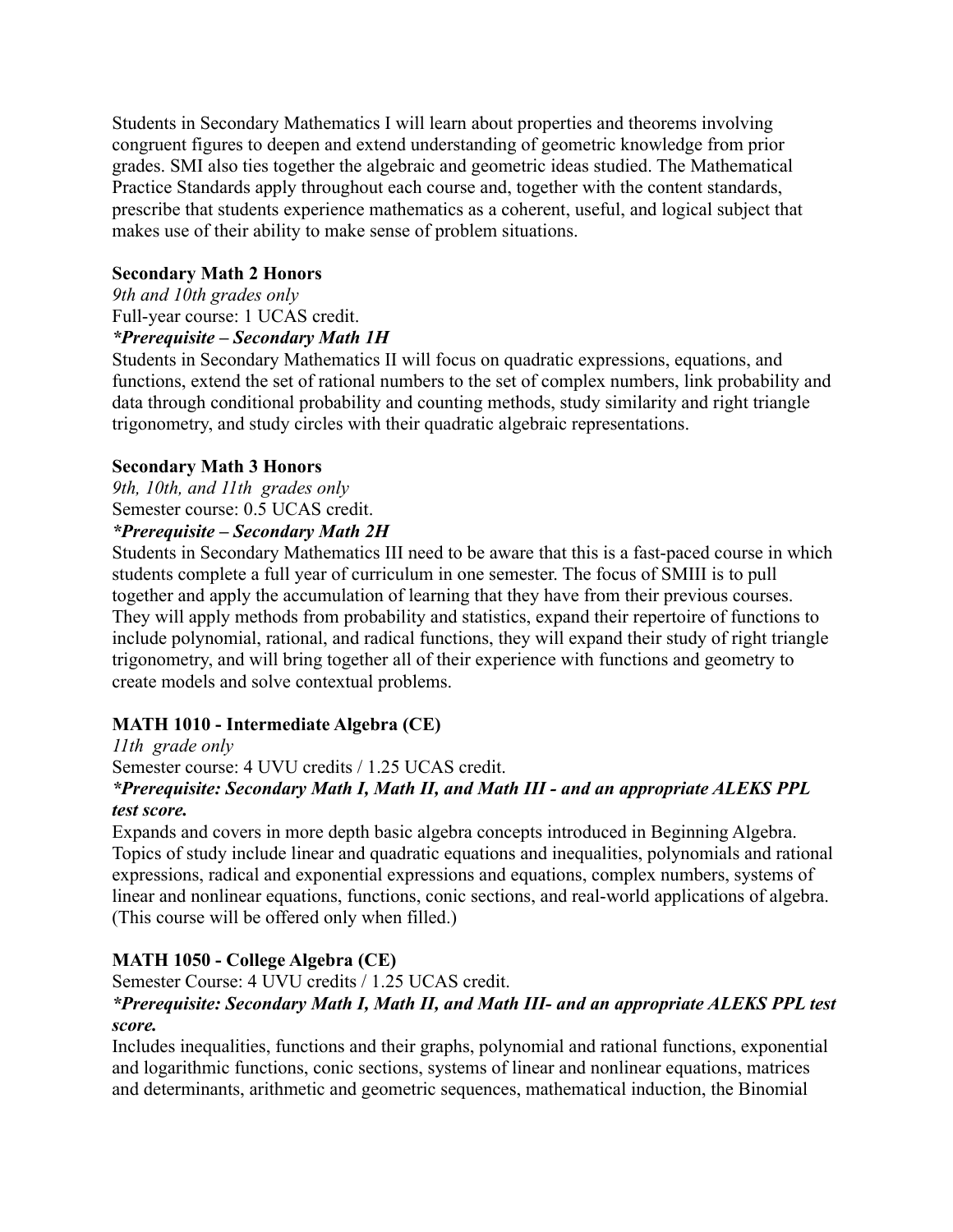Theorem, permutations and combinations, and an introduction to probability. (This course will be offered only when filled.)

#### **MATH 1060**

1 Semester: 3 UVU Credits / 1 UCAS Credit.

#### *\*Prerequisite: Math 1050 and an appropriate ALEKS PPL test score.*

Includes the unit circle and right triangle definitions of the trigonometric functions, graphing trigonometric functions, trigonometric identities, trigonometric equations, inverse trigonometric functions, the Law of Sines and the Law of Cosines, vectors, complex numbers, polar coordinates, and rotation of axes.

#### **UVU MATHEMATICS**

Math courses beyond Math 1060 are offered at UVU. Students must pass pre-requisite classes and/or test into the appropriate math level. Please visit UVU's website or course catalog for class descriptions.

## **HEALTH**

*\*This course is required for high school graduation.*

### **Health**

*10th grade only* Semester course: .5 UCAS credit.

This class is designed to inform students about themselves and their surroundings. It covers hygiene, mental health, circulatory system, first aid (CPR), substance abuse, physical fitness, and other related areas.

## **PHYSICAL EDUCATION**

*\*These courses are required for highschool graduation*

## **Individual Lifetime Activity**

*9th-12th grades*

Semester course: 0.5 UCAS credit.

Students will sign up for a physical education course through BYU Independent Study. Additional fees may apply, depending on the option chosen. Options include Aerobics, Bowling, Cycling, Golf, Jogging, Weight Training, Swimming, Tennis, Walking, and Fitness for Sports and Recreation.

#### **PES 1097 - Fitness for Life**

*12th grades only*

Semester course: 2 UVU credits / .5 UCAS credit.

#### *\*Prerequisite: Individual Lifetime Activity. Taken on UVU campus from a UVU instructor.*

This class is designed for Senior students to give them information, tools, and skills to aid students in engaging in an active, healthy lifestyle throughout life. Offers the opportunity to learn about exercise program design, physiological adaptations that underlie fitness, and strategies to maintain an active lifestyle across the lifespan. Features access to high-quality exercise facilities.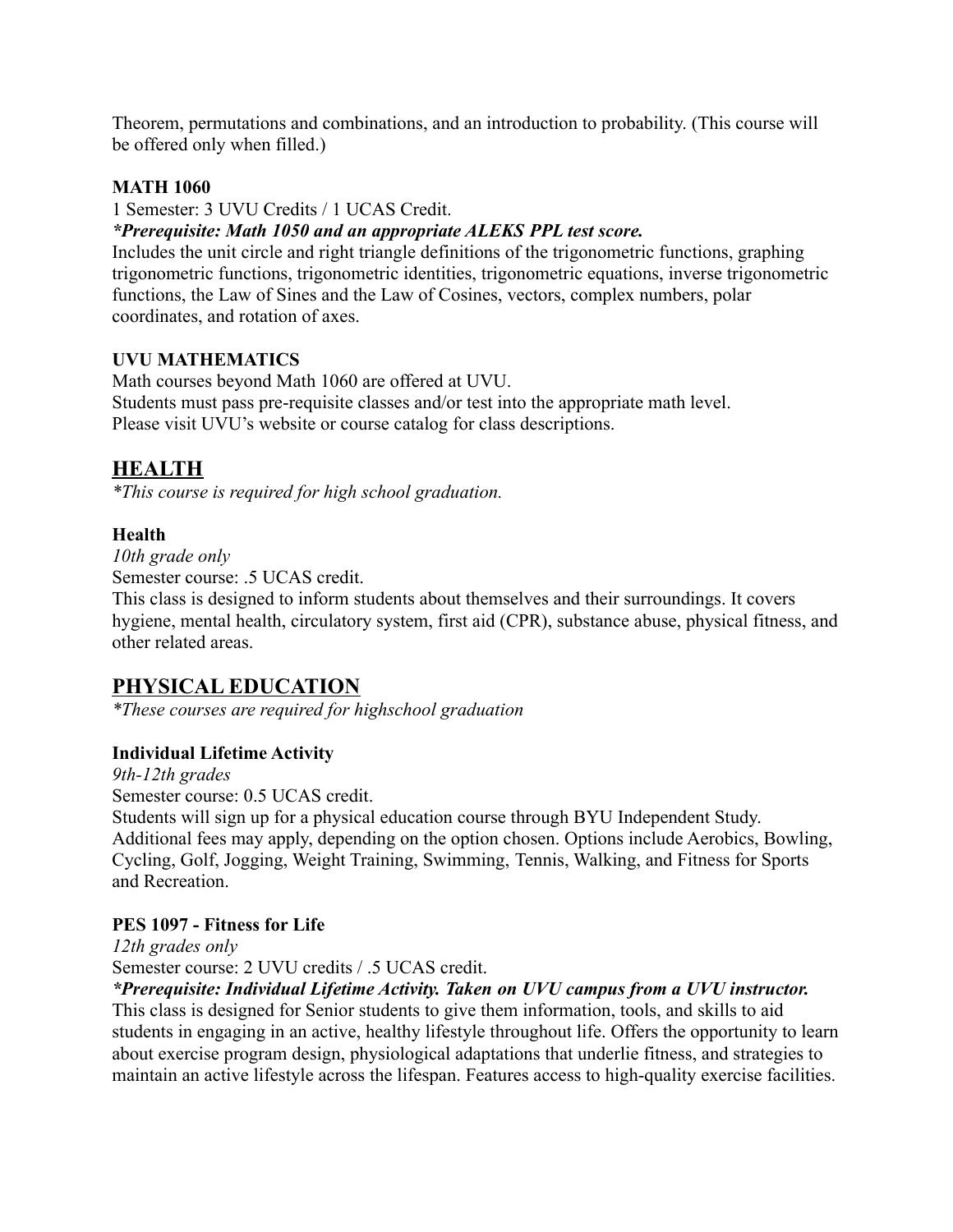Requires participation in exercise 2 days per week outside of the scheduled class activities. Stresses comprehensive principles in health, wellness, physical activity, and fitness assessment.

## **SCIENCE**

*\*Four credits in science are required for high school graduation. \*Three years of science required for UVU graduation.*

### **AST 1040 - Astronomy (CE)**

*Offered in 9th and 10th grades only*

Semester course: 3 UVU credits / 1 UCAS credit.

Introduces astronomy and cosmology. Provides a physics-based overview of the solar system, the lives, and deaths of stars, galaxies, and the evolution of the Universe. Explores the basic principles of physics and light, the tools of astronomy, and interesting concepts such as the Big Bang and black holes.

## **BIO 1010/1015 - General Biology (CE)**

*10th through 12th grades.*

Full Year course: 4 UVU credits / 1.25 UCAS credit.

Addresses the history of biological discovery, our current understanding of the science, and inquires about where our research may lead us. A general education course introducing cellular and molecular biology, genetics, diversity, evolution, and ecology. **BIOL 1015** taken concurrently with emphasis on the application of the scientific method. Includes actual student experiences with living organisms, use of the microscope, field excursions, and an introduction to techniques used in the study of life.

## **BIO 1610/1615 - Biology (CE)**

*11th and 12th grades only*

Full Year course: 4 UVU credits / 1.25 UCAS credit.

#### *\*Prerequisite: ACT (or equivalent) composite score of 21+.*

Gives a broad exposure to many aspects of the life sciences. Covers topics of biochemistry, energetics, cell structure and function, genetics, and evolution. **BIOL 1615** taken concurrently which includes the following topics: scientific method, biomolecules, cell structure and function, cellular reproduction, Mendelian and molecular genetics, DNA technology, and evolution.

## **GEO 1010 - Introduction to Geology (CE)**

*9th -10th grades only*

Full year course: 3 UVU credits / 1 UCAS credit

Studies planet earth: its materials, structure, dynamics, and surface features. Taken alone it is designed for non-science students who want a broad introduction to earth science and a greater appreciation of their physical surroundings. Taken in conjunction with laboratory exercises in GEO 1015, the class is sufficiently rigorous to articulate as an introductory geology class.

#### **PHYSICS 1010 (CE)**

*11th and 12th grades only* Full year course: 3 UVU credits / 1 UCAS credit.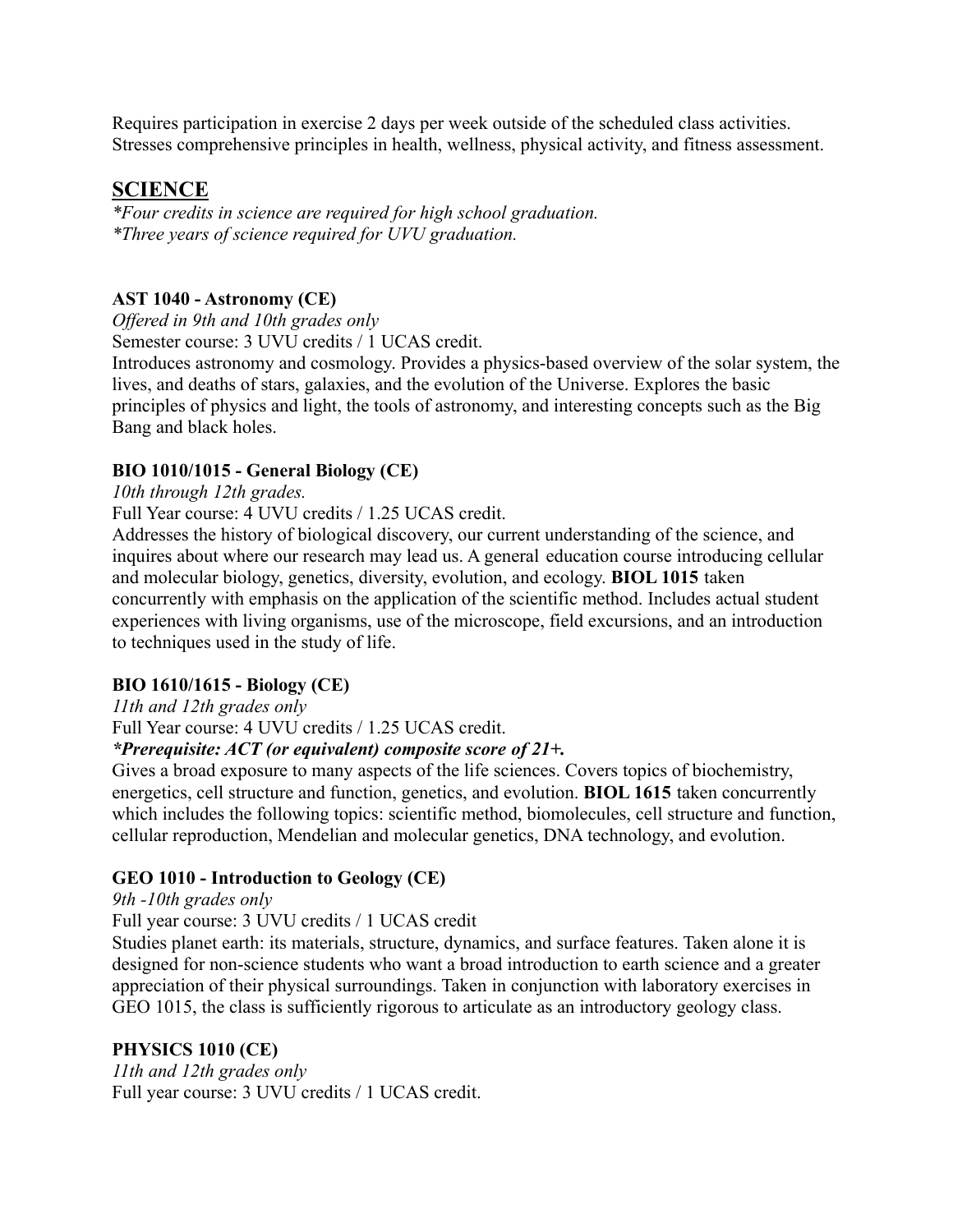Covers the fundamentals of classical and modern physics. Includes mechanics, fluids, heat, waves and sound, electricity and magnetism, light, optical, relativity, atomic, and nuclear physics. Includes lectures, classroom interaction, demonstration, and problem-solving.

#### **UVU SCIENCE ELECTIVES**

Additional science courses beyond those listed are available at UVU after a student passes pre-requisite courses. Please visit UVU's website or course catalog for class descriptions.

## **SOCIAL STUDIES**

*\*These courses are required for high school graduation.*

## **Geography**

*9th grade only*

Semester course: .5 UCAS credit.

The study of physical and human characteristics of the Earth's people, places, and environments. Students will develop geographic thinking skills by studying the "why of where" as they examine the interactions, interconnections, and implications of forces shaping our world today. They will apply geographic knowledge and geo-literacy skills to identify, locate, interpret, analyze, and evaluate geographic patterns and processes. These standards emphasize both human geography and physical geography, and students will explore the interconnections between the two.

### **World Civilizations**

*9th grade only*

#### Semester course: .5 UCAS credit.

This course addresses events and issues in world history from the earliest evidence of human existence to modern times. Whenever possible, students will be expected to make connections between historically significant events and current issues. These connections are intended to add personal relevance and deepen students' understanding of the world today. Topics include, but are not limited to, the Neolithic Revolution, the dawn of civilization, the development of world religions, patterns in world trade, contributions of classical civilizations, the diffusion of technology, colonization and imperialism, global conflict, modern revolutions, and independence movements, and current trends in globalization.

## **HIST 1700 - American Civilization (CE)**

#### *10th grade only*

Semester course: 3 UVU credits / 1 UCAS credit.

Stresses movements and developing institutions that are important for an appreciation of American History from the Pre-Colombian period to the present. Discussions include analysis of developing political, economic, and social institutions and their interrelationships with, and impact upon, the geographical features of the land. Includes book reports, oral responses, research papers, media presentations, and applications to current events. Students must pass an exam at the end of the course to meet High School graduation requirements.

## **POLS 1100 - American Government (CE)**

*11th and 12th grades only*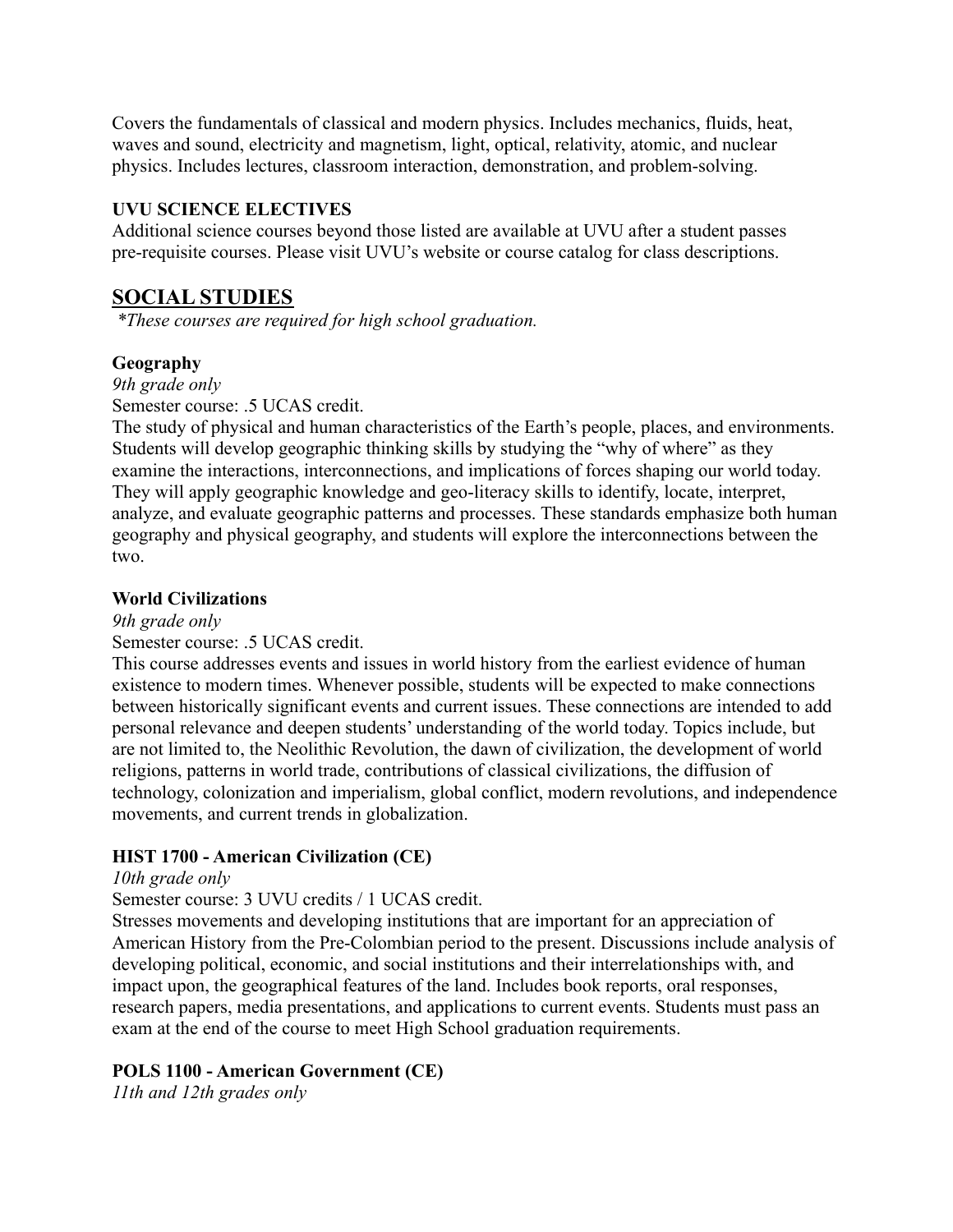Semester course: 3 UVU credits / 1 UCAS credit.

Studies history and structure of American National Government, rights and responsibilities of citizens, political institutions, political processes, and governmental policies.

## **STUDENT LEADERSHIPAND SUCCESS STUDIES**

#### **Principles of Leadership 1 - Personal Leadership**

*9th Grade Only* Semester course: .5 UCAS credit.

#### *\*REQUIRED Semester class for ALL Freshman Students.*

Get ready to meet an amazing leader with endless potential: You! This course will require you to discover the gifts and talents you are developing to become the best individual you can be. You will learn to lead your own life and begin the process of extending that learning to others. The critical ideas of choices and accountability are covered and will start you on a path to getting the results you want. You will identify your most important values and then the habits, micro-routines and goals that will help create the life you truly want. We will learn to express who we are in writing and speaking and practice those skills extensively. We will also look at who you are choosing to be in the "real" world as well as the digital one. Various strategies will be used to make the class a fun, inspiring, engaging, and educational experience for all students. Be prepared to master the art of personal leadership in your own life!

#### **Principles of Leadership 2 - Community Leadership and ACT Prep**

*10th Grade Only*

Semester course: .5 UCAS credit.

#### *\*REQUIRED Semester class for ALL Sophomores Students.*

In this follow up class to SLSS 001, we will build on the foundation of personal leadership to become an effective leader in your family or community. We examine the need for good communication, trust and team work in becoming someone who leads others with positivity and accountability. We discuss leaders who are more people focused and those who show more concern for tasks (results). We consider why team members might need more support in their everyday efforts and some who might need more challenge in keeping themselves motivated and growing. A variety of methods are used from simulations to group presentations to work on and develop real word leadership skills. This class is a power packed rocket ship with the goal of becoming a leader who will shape his or her world in limitless positive ways. In addition to leadership development, the class also focuses on preparing students who will be taking the ACT. The tips and strategies taught in this class allow students to use what they have learned throughout their years of education. Knowing how to best approach the test may be half the battle in receiving a higher score. Mixing common sense ideas, with data backed research, will put the student in the driver's seat and enable them to excel at this pivotal test.

#### **SLSS 1000 - Student Success (CE)**

#### *11th grade only*

Semester course. 3 UVU Credits / 1 UCAS credit.

*\*REQUIRED Semester class for ALL Junior Students.*

Helps students develop a learning system for attaining maximum success in college, in work, and life. Presents effective techniques for dealing with time management, reading, writing, and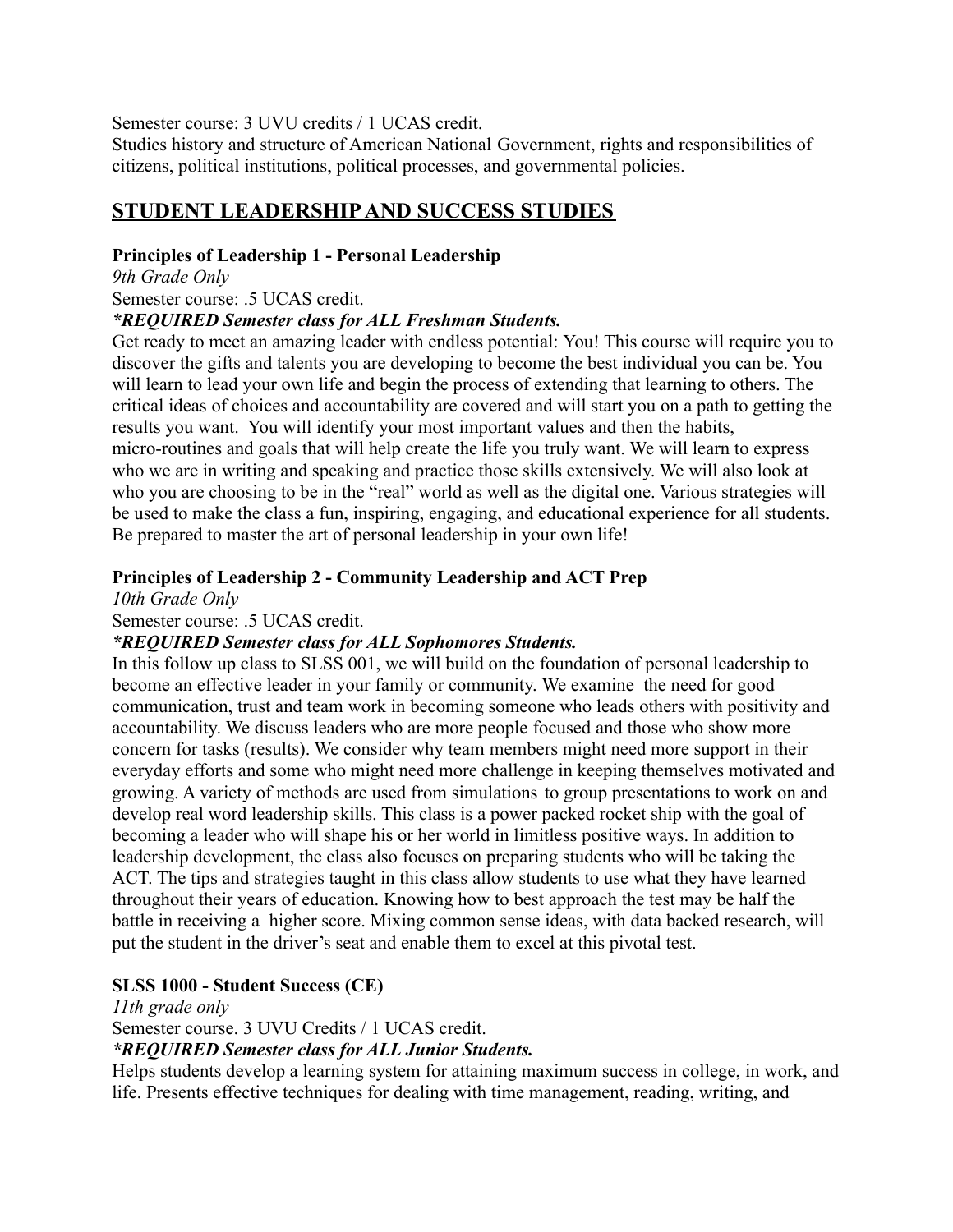critical thinking. Covers topics such as memory, note-taking, test-taking, and relationships. Develops an awareness of campus resources and assists students in exploring and establishing personal, academic, and career goals. Includes lectures, group interaction, exercises, and projects which apply to learn to real-life situations.

### **CLSS 2100 - Career and Major Exploration (CE)**

Full Year course: 3 UVU Credits / 1 UCAS credit.

#### *\*REQUIRED full year class for ALL Seniors*

This class meets twice a week, two hours each week. Senior students will be engaged in the process of gaining information on scholarships, college applications, and occupations. Classroom time will focus on lectures, individual work, and feedback from the instructor in the selection of majors and careers. Assesses and clarifies interests, skills, values, and personal characteristics. Explores college majors, careers, and the world of work. Integrates the knowledge of self with career options. Teaches decision-making skills to help make well-informed career decisions and goals. Develops an action plan for graduation.

## **ELECTIVES**

*\*The following classes require counselor/teacher approval. Students will receive a "P," pass or "F," fail grade for these courses.*

## **\*Aide-Office**

*11th and 12th grades only* Semester course: .5 UCAS credit. Students will assist the office and counseling staff with school operations. Students will receive a "P," pass or "F," fail grade for this course.

## **\*Directed Studies**

*9th - 12th grades* Semester class: .5 UCAS credit This course is designed to provide students extra time and help during school hours to work on homework. Students will receive a grade for this course based on specific goal progress.

## **\*Executive Success Skills**

*9th and 10th grades only* Semester course: 0.5 UCAS credits. It is provided to give students extra time and help during school hours to work on homework. Students will receive a "P," pass or "F," fail grade for this course.

## **\*Teacher Assistant**

*11th and 12th grades only* Semester course: 0.5 UCAS credits. Students will assist teachers with classroom/school operations. Students will receive a "P," pass or "F," fail grade for this course.

## **RELEASE TIME**

(including but not limited to LDS SEMINARY)